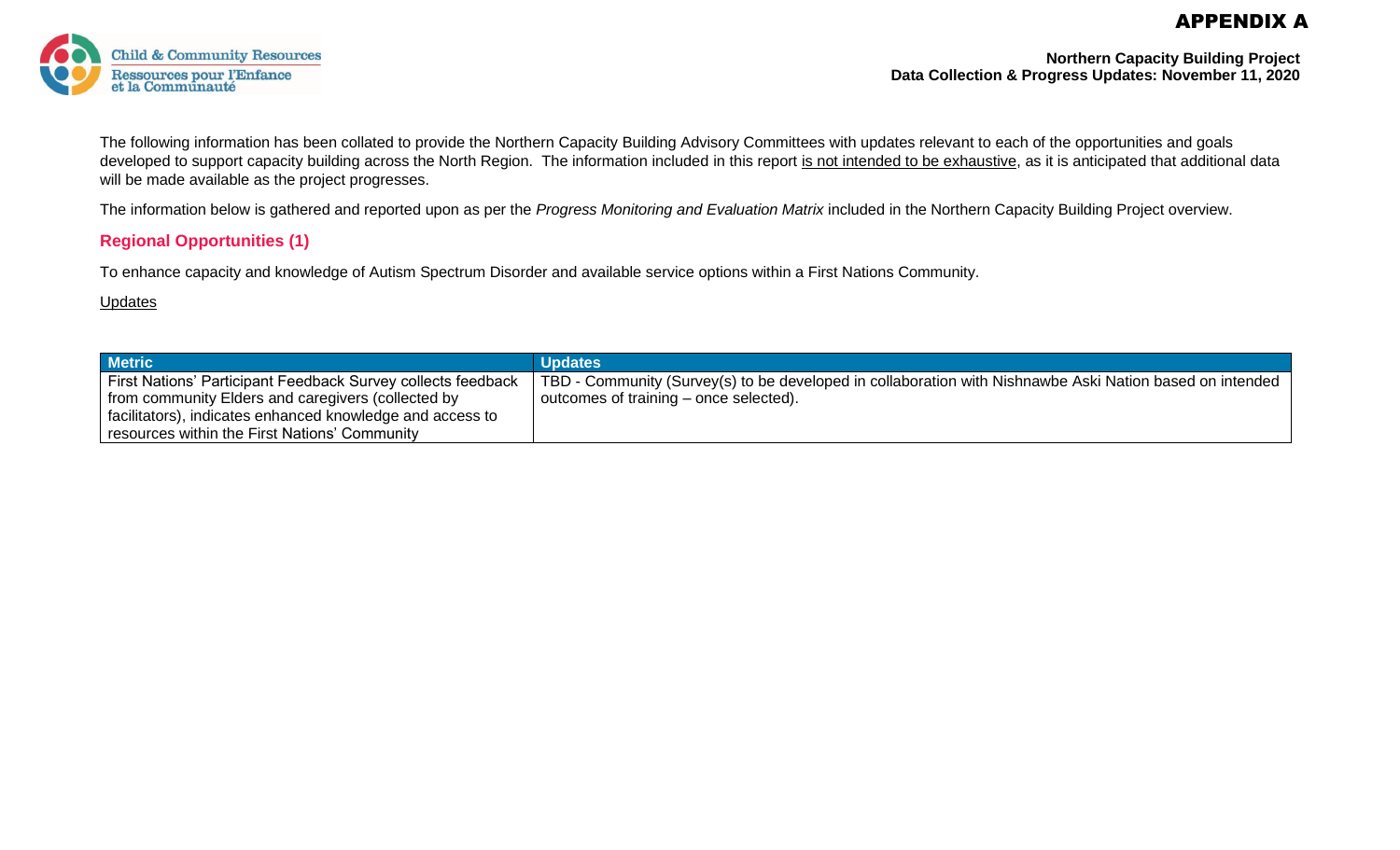# **Regional Opportunities (2)**

To work with the Minister of Children Community and Social Services (Todd Smith), the Minister of Colleges, Training and Universities (Ross Romano), and representatives from northern colleges and universities to develop a northern strategy to attract new professionals and support existing professionals in the field.

To engage academic institutions throughout the province to inform the strategy, partner and mentor where possible.

#### **Updates**

First meeting with Chairs scheduled for November 10. No funding attached to this goal.

| <b>Metric</b>                                             | <b>Updates</b>  |
|-----------------------------------------------------------|-----------------|
| Progress towards achievement of individual activities and | TBD             |
| I timelines is tracked regularly using the Goal Tracking  |                 |
| Worksheet.                                                |                 |
| Commitment from the Ministry to re-establish the Northern | TBD - Anecdotal |
| <b>Grant for Professionals.</b>                           |                 |
| Commitment from one college and/or one university to      | TBD - Anecdotal |
| develop/deliver curriculum.                               |                 |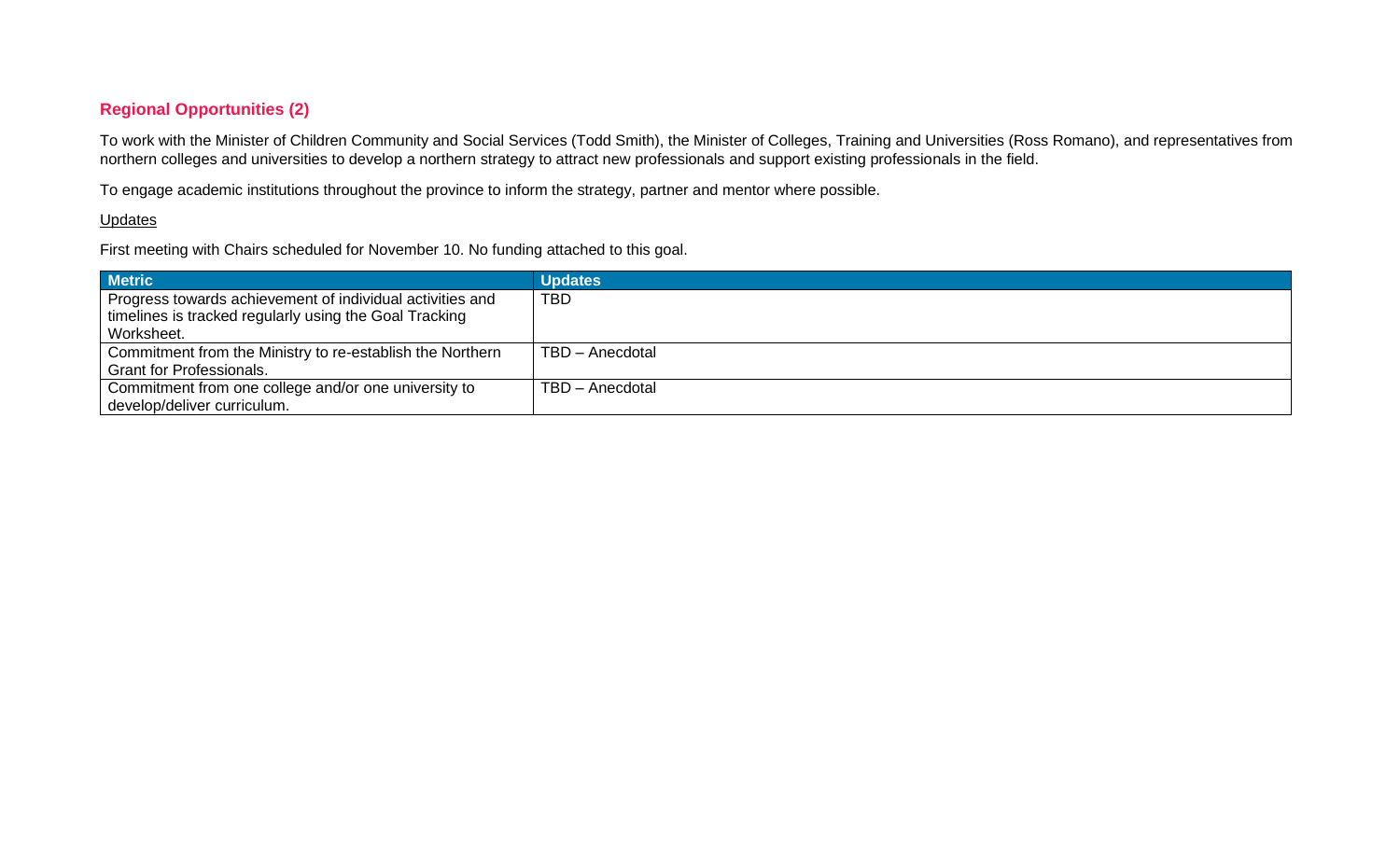# **Regional Opportunities (3)**

To increase accessibility to Autism services in rural or remote communities.

## **Updates**

A callout to Northern Collaborative partners regarding Access Funds was sent October 16<sup>th</sup>, 2020. Since that time, there have been two inquiries, and one approved proposal.

A total of \$130,000 is available to support providers with the following travel-related costs:

- Mileage (at \$0.54/km) minimum of 50 km return trip
- Travel expenses such as:
	- o Car rental
	- o Fuel costs (if renting a vehicle)
	- o Airfare (e.g. for fly-in communities)
- Accommodations
- Meals (maximum of \$60/day)
- Staffing costs for travel only (i.e. costs associated with the time the staff is travelling to / from the rural community)

| <b>Metric</b>                                                                                                                                                   | <b>Updates</b>                                                  |
|-----------------------------------------------------------------------------------------------------------------------------------------------------------------|-----------------------------------------------------------------|
| Remote Communities Access Funds, Data Collection and Reporting Template captures evidence to support enhanced capacity in rural or remote communities, such as: |                                                                 |
|                                                                                                                                                                 | Note: data reflects projections                                 |
| Number of 'new' children, youth, or families                                                                                                                    | Creative Therapy Associates - 5                                 |
| served                                                                                                                                                          |                                                                 |
| Number of direct/indirect hours of service                                                                                                                      | Creative Therapy Associates - 4                                 |
| delivery                                                                                                                                                        |                                                                 |
| Cost to deliver service in rural or remote                                                                                                                      | Creative Therapy Associates - \$523.61 (\$129,476.39 remaining) |
| community                                                                                                                                                       |                                                                 |
| Describe the barriers and successes associated                                                                                                                  | TBD - Anecdotal - to be provided near end of initiative         |
| with travelling to remote / rural communities                                                                                                                   |                                                                 |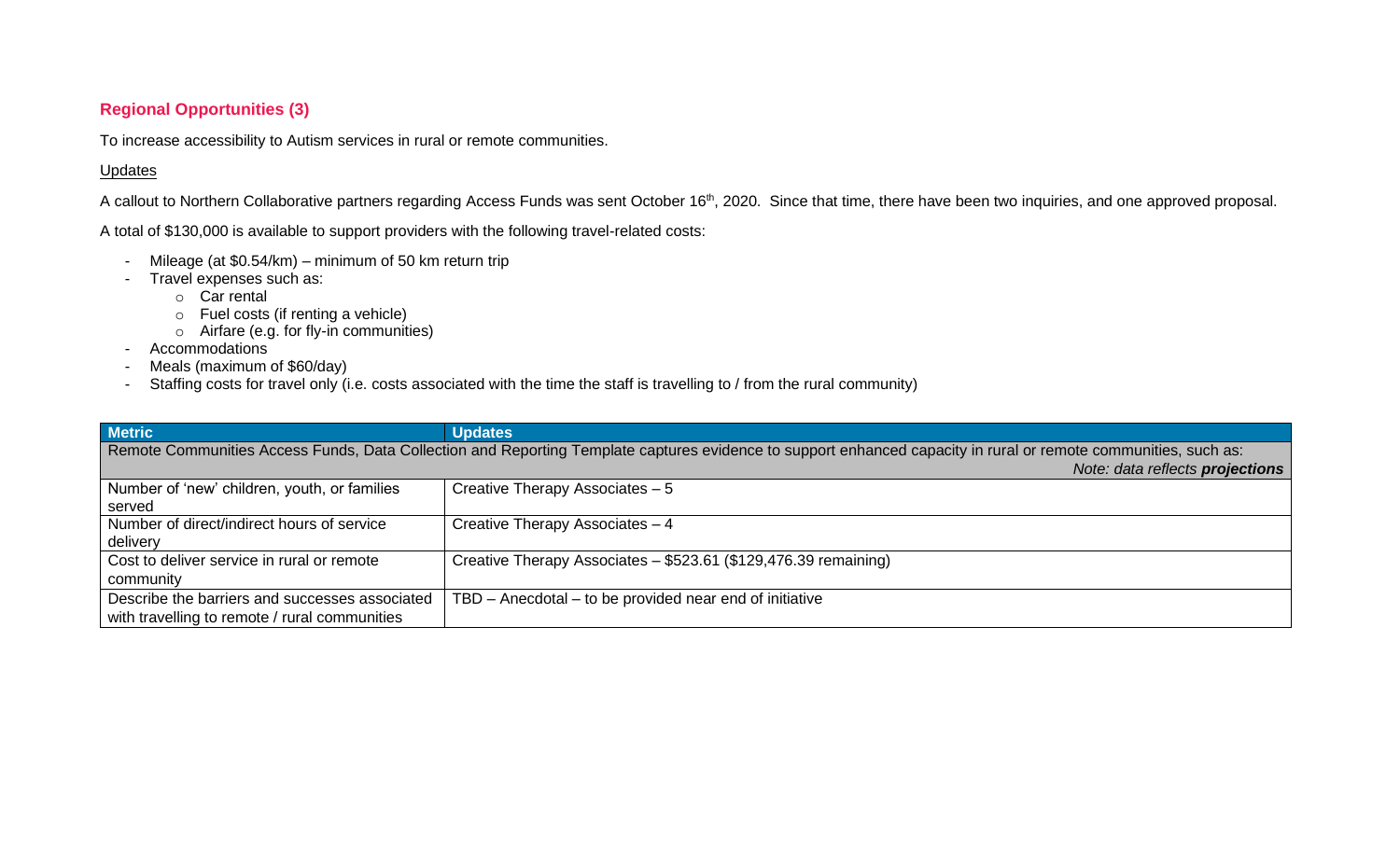# **Regional Opportunities (4)**

To establish a formal strategy to support families in the area of navigation / coordination, access to diagnostic assessments, and to create a formal linkage to connect families to parent advocates and mentors.

### **Updates**

Working group confirmed, first meeting in process of being scheduled.

| <b>Metric</b>                                                                        | <b>Updates</b>                                                                                                                                                                                                |
|--------------------------------------------------------------------------------------|---------------------------------------------------------------------------------------------------------------------------------------------------------------------------------------------------------------|
| Families report they are adequately                                                  | Anecdotal Feedback to date:                                                                                                                                                                                   |
| supported in making informed decisions                                               | Families have expressed their appreciation for receiving contact within twenty-four hours of the initial contact, and the                                                                                     |
| regarding Foundational Family Services for                                           | flexibility for the review of service call to occur at a time convenient for them, including evenings.                                                                                                        |
| their child, youth, or family.                                                       | The Regional Family Service Coordinator has completed outreach to discuss Foundational Family Services with the<br>Child Development and Service Coordination Team in Thunder Bay.                            |
|                                                                                      | The Regional Family Service Coordinator has organized a presentation for the EarlyON and Special Needs Resources<br>teams at CCR with Michelle Bascom from Autism Ontario regarding One-Time Interim Funding. |
| The Regional Family Service Coordinator                                              | Total contacts from families since implementation of role (September 11 <sup>th</sup> ): 211                                                                                                                  |
| will track calls and contacts to assess<br>demand for services associated with role. | Total contacts from providers: 101                                                                                                                                                                            |
|                                                                                      | Types of contacts from families (multiple topics may be discussed on same call):                                                                                                                              |
|                                                                                      | System Navigation (Diagnostic Hub, OAP): 14                                                                                                                                                                   |
|                                                                                      | <b>Foundational Services: 201</b>                                                                                                                                                                             |
|                                                                                      | Linkages with parent advocates: 37 (AO, Coordination, other services)                                                                                                                                         |
|                                                                                      | Consultative Support: 85                                                                                                                                                                                      |
|                                                                                      | Request for case coordination: 13                                                                                                                                                                             |
| The Regional Family Service Coordinator                                              | Total number of individual families who have expressed a need to speak with a clinician for a consultation due to multiple                                                                                    |
| tracks the number of referrals to service                                            | complex needs or a gap since the previous assessment: 6                                                                                                                                                       |
| providers from families requesting a 1-hour                                          |                                                                                                                                                                                                               |
| consult.                                                                             |                                                                                                                                                                                                               |
| Referrals to relevant services or community                                          | See above:                                                                                                                                                                                                    |
| partners indicate the Regional Family                                                |                                                                                                                                                                                                               |
| Service Coordinator has supported families                                           | Requests for Case Coordination: 13                                                                                                                                                                            |
| with system navigation.                                                              | System Navigation: 14                                                                                                                                                                                         |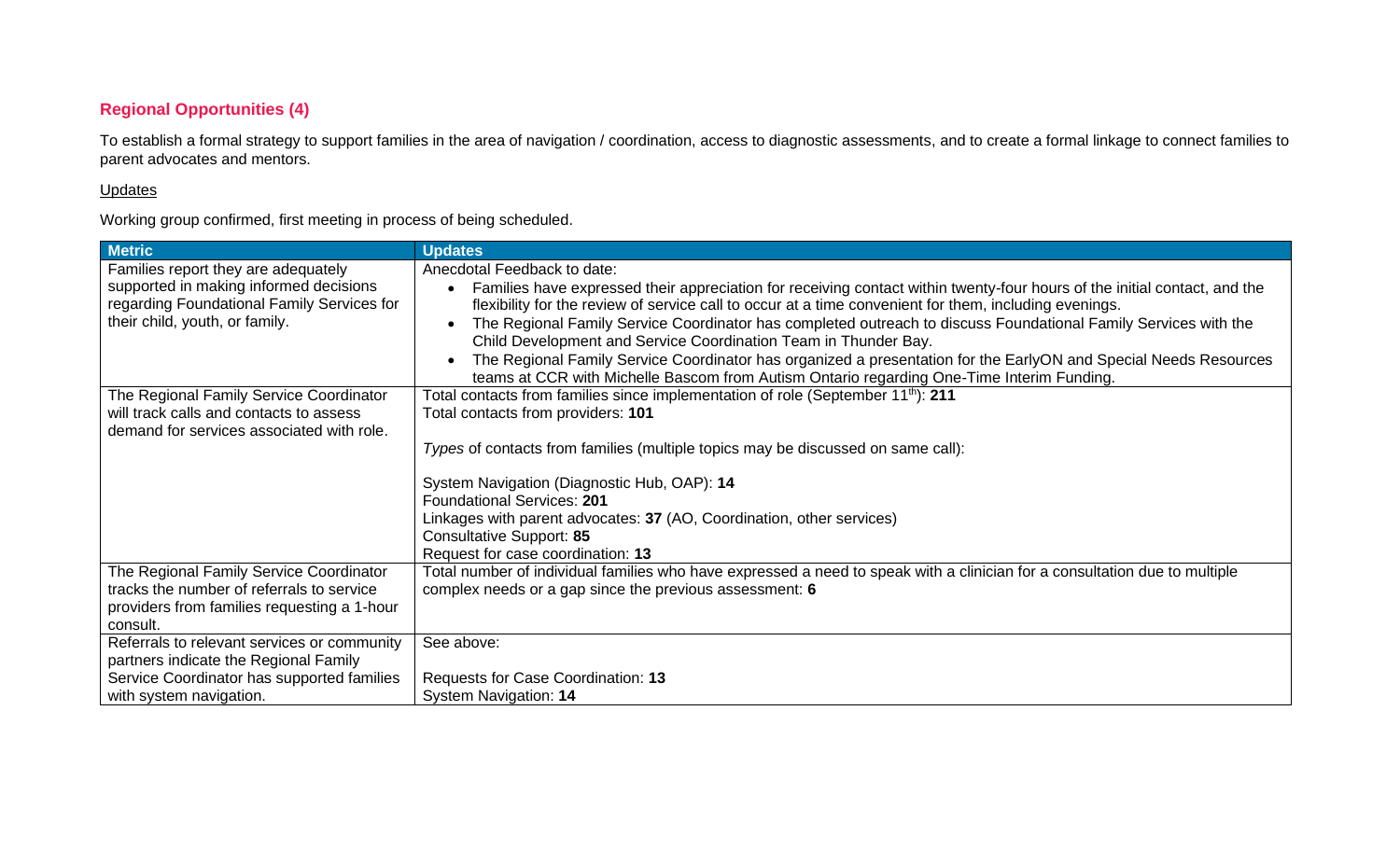# **Regional Opportunities (5)**

To work in collaboration with advisory committee members, specifically parents that are currently experiencing the lack of services and supports for their youth; and to work in collaboration with regional and provincial providers to explore service options and supports that are available to address this need.

#### Updates

Participants confirmed, first of two roundtables scheduled. Round table discussions will inform the types of specialty clinics parents are interested in – goal to have 2-3 delivered before March 31, 21.

Some families have expressed to the Regional Family Service Coordinator that there is a need for services covering the following topics. A callout will be sent to Northern Collaborative partners to determine feasibility of offering one or more sessions covering:

- Support groups for families whose child has received a new diagnosis of ASD as a youth or teen
- Opportunities are required for newly diagnosed youth and teens to learn about ASD and cope with the new diagnosis

| <b>Metric</b>                                                                    | <b>Updates</b>                                                     |
|----------------------------------------------------------------------------------|--------------------------------------------------------------------|
| Foundational Family Services data collection indicates<br>attendance from youth. | 59 registrations to date for services tailored to youth age group: |
|                                                                                  | Anxiety in Children and Youth with ASD: 4                          |
|                                                                                  | Become A Social Superhero: 1                                       |
|                                                                                  | Cooking Groups: 1                                                  |
|                                                                                  | Daily Living Skills Workshop: 4<br>4                               |
|                                                                                  | Enhancing Independent Behaviours: 5                                |
|                                                                                  | Family Life and Sexual Health: 0                                   |
|                                                                                  | Job $P.R.E.P.: 4$                                                  |
|                                                                                  | Life Transitions and Autism Spectrum Disorder: 5<br>8              |
|                                                                                  | Mental Health 101 for Adolescents on the Spectrum: 4               |
|                                                                                  | 10. Mental Health Clinics for Youth with ASD: 2                    |
|                                                                                  | 11. Mindfulness Group for Adolescents: 1                           |
|                                                                                  | 12. Navigating Through Adolescence (Boys and Girls): 0             |
|                                                                                  | 13. Pre-Vocational & Vocational Skills Workshop: 0                 |
|                                                                                  | 14. Puberty Series: Live Virtual Sessions: Boys and Girls: 1       |
|                                                                                  | 15. Supporting Youth with Aggressive Behaviour: 10                 |
|                                                                                  | 16. Supporting Youth with Anxiety: 9                               |
|                                                                                  | 17. Supporting Youth with ASD: Sexual Health and Wellness: 5       |
|                                                                                  | 18. Teaching Your Teen About Sexuality: 0                          |
|                                                                                  | 19. Vocational Training: 3                                         |
|                                                                                  | 20. Vocational Training - Part 2: Community Project: TBD           |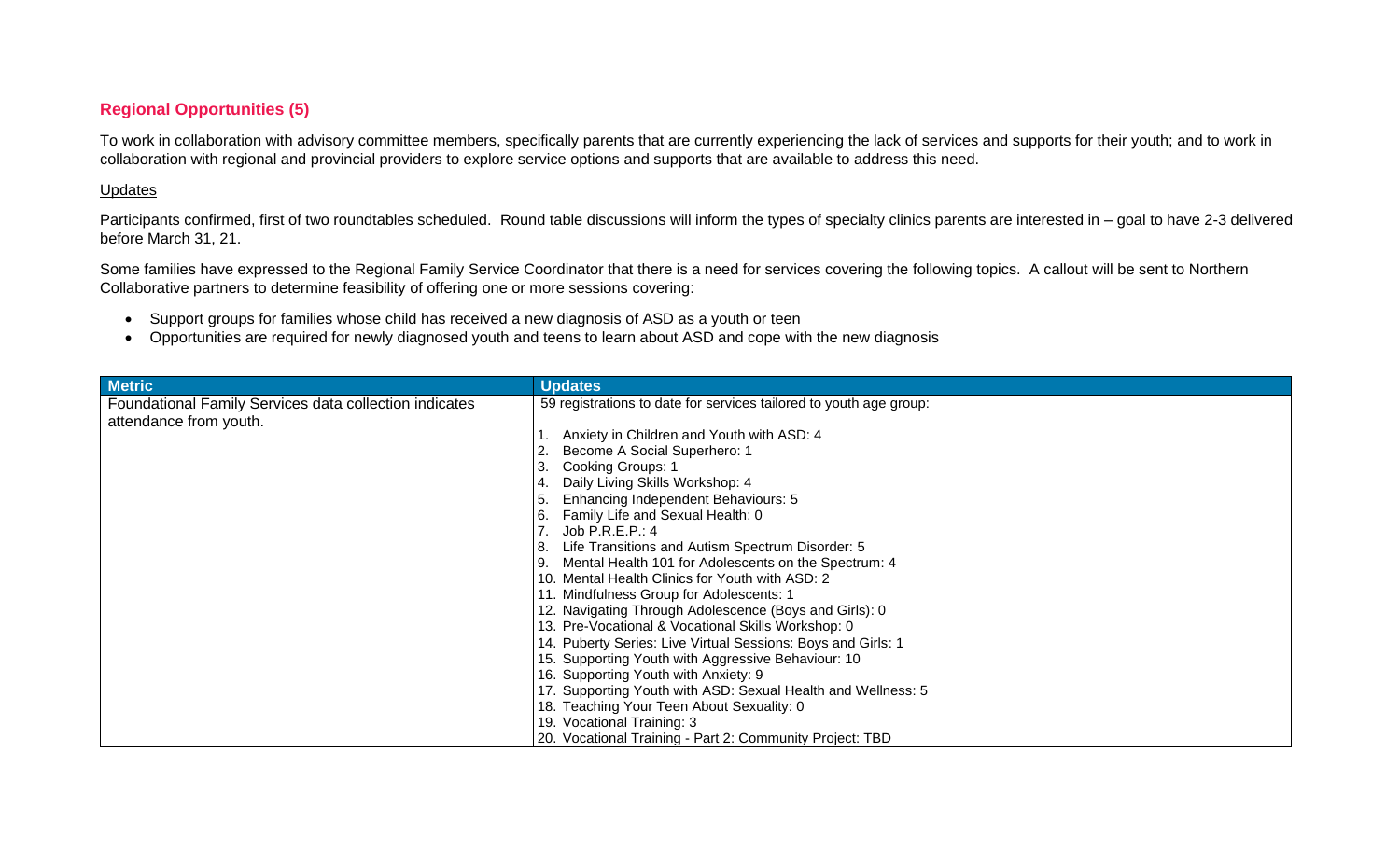| <b>Metric</b>                                                 | <b>Updates</b>                                                                                         |
|---------------------------------------------------------------|--------------------------------------------------------------------------------------------------------|
| Number of hours of service.                                   | TBD - Data collection to commence following completion of services.                                    |
| Feedback from families and youth indicates they are satisfied | Anecdotal Feedback to date:                                                                            |
| with the services they have received.                         | Families have communicated that they are happy with the number and variety of services offered         |
|                                                               | through the Northern Collaborative.                                                                    |
|                                                               | Families have indicated that they like being able to choose services based on what they require within |
|                                                               | the home environment rather than on what is required for school or childcare.                          |
|                                                               | Families have provided positive feedback regarding the quality of services received, and have          |
|                                                               | expressed interest in receiving the same or similar services in the future. There has been no negative |
|                                                               | communication to date regarding a service delivered through Foundational Family Services               |
| Feedback from mental health training attendees, indicates     | TBD - Survey to be developed once specialty clinics selected.                                          |
| enhanced capacity and knowledge related to mental health      |                                                                                                        |
| system navigation.                                            |                                                                                                        |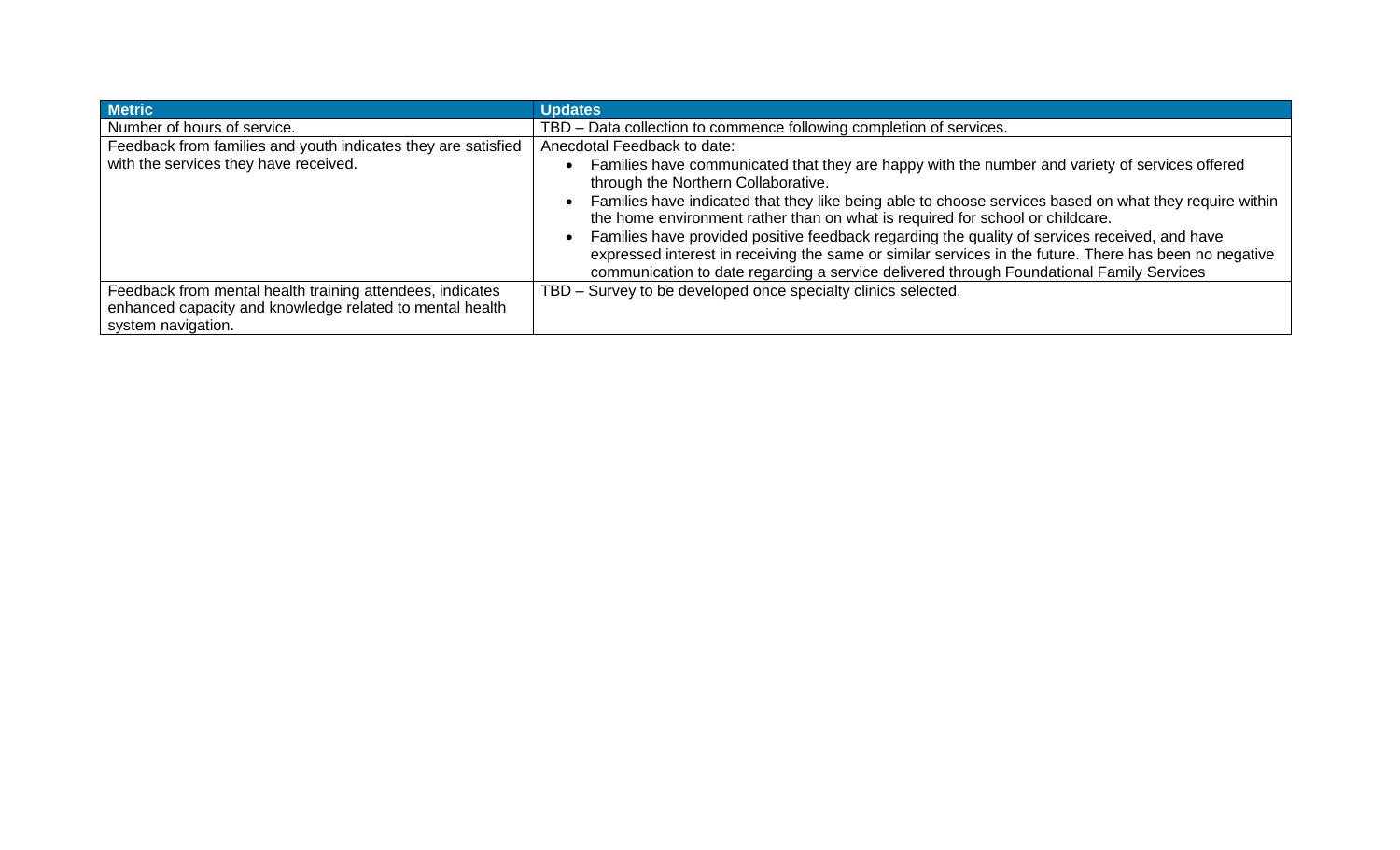# **Regional Opportunities (6)**

To enhance the capacity of parents and caregivers in the North Region, to better support their child or youth's development and manage behaviours, as parents and caregivers are better equipped to address the needs of their child or youth.

## Updates

CCR is actively collection both a waitlist for past or full sessions, as well as feedback from families on services that were not available as part of Foundational Family Services. This information is being used to determine interest in future sessions, as well as to offer additional, new services to families.

CCR has recently launched our new homepage and programs and services filter, based on feedback from families. The goal is to make it easier for families to find the services they need.

| <b>Metric</b>                                               | <b>Updates</b>                                                                                                         |
|-------------------------------------------------------------|------------------------------------------------------------------------------------------------------------------------|
| Foundational Family Services are available and delivered to | 16 providers across the North Region delivering 122 unique Foundational Family Services until March 31 <sup>st</sup> , |
| families throughout the region                              | 2021.                                                                                                                  |
| Number of youth and families served.                        | 159 unique families have registered for 472 sessions.                                                                  |
| Number of hours.                                            | TBD - Data collection to commence following completion of services.                                                    |
| Feedback from mental health training attendees, indicates   | TBD - Survey to be developed once specialty clinics selected.                                                          |
| enhanced capacity and knowledge related to mental health    |                                                                                                                        |
| system navigation.                                          |                                                                                                                        |
| Feedback from families as indicated on Foundational Family  | TBD - Survey officially launched to all families registered for Foundational Family Services on November 12th.         |
| Services Feedback Survey indicates they are satisfied with  | All families have been emailed the survey in both French and English. The survey will be sent monthly.                 |
| the services they have received, and that they have         |                                                                                                                        |
| increased capacity to support their child or youth due to   |                                                                                                                        |
| services received                                           |                                                                                                                        |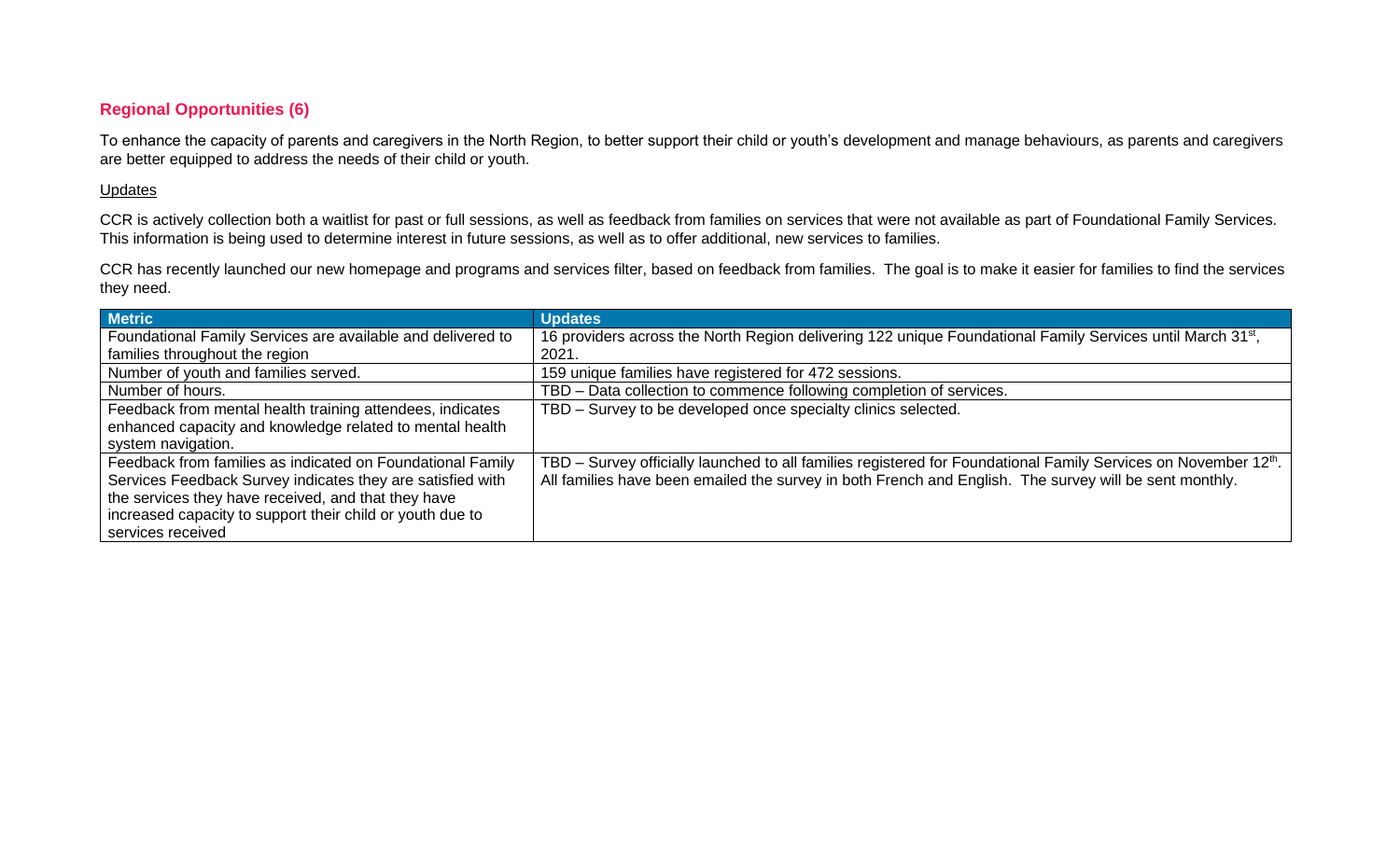## **Thunder Bay and Sudbury-Manitoulin District Opportunity**

To provide Capacity Building Grants to providers within the Thunder Bay and Sudbury-Manitoulin Districts, to enhance professional capacity and serve more children, youth and families with Autism Spectrum Disorder.

## **Updates**

Capacity-Building grants have been approved for the following providers:

- Creative Therapy Associates (\$70,800)
- Ignite Behaviour Consulting (\$57,739.66)
- Roots and Wings (\$30,000)
- Behaviour Analysis North (\$30,000)

Recruitment support being provided as requested to Ignite Behaviour Consulting to hire a staff to work in the district (targeting Manitouwadge, Terrace Bay, Marathon, Geraldton, Wawa, Loglac, Heron Bay, Schriber). Support consists of creating job advertisement and sharing amongst CCR's wide network via social media.

| <b>Metric</b>                                                                                                           | <b>Updates</b>                                                                   |
|-------------------------------------------------------------------------------------------------------------------------|----------------------------------------------------------------------------------|
| Capacity Building Grant Data Collection and Reporting Template captures evidence to support enhanced capacity, such as: |                                                                                  |
|                                                                                                                         | Note: data reflects projections                                                  |
| Number of newly trained staff                                                                                           | Creative Therapy Associates - 3 staff                                            |
|                                                                                                                         | Ignite Behaviour Consulting - 3 staff (1 'district' + 1 BCBA initial coursework) |
|                                                                                                                         | Behaviour Analysis North - 2 staff                                               |
| Number of direct training hours                                                                                         | Creative Therapy Associates - 254.5 hours                                        |
|                                                                                                                         | Ignite Behaviour Consulting - TBD                                                |
|                                                                                                                         | Behaviour Analysis North - 80 hours                                              |
| Number of 'new' children, youth, or families                                                                            | Creative Therapy Associates - 9 children                                         |
| served                                                                                                                  | Ignite Behaviour Consulting - multiple children (TBD)                            |
|                                                                                                                         | Behaviour Analysis North - 3 children                                            |
|                                                                                                                         | Roots and Wings - 6 to 10 children                                               |
| Number of direct/indirect hours of service                                                                              | Creative Therapy Associates - 750 hours                                          |
| delivery                                                                                                                | Ignite Behaviour Consulting - 360 hours                                          |
|                                                                                                                         | Behaviour Analysis North - 546 hours                                             |
|                                                                                                                         | Roots and Wings - 550 hours                                                      |
| Number of hours of supervision                                                                                          | Creative Therapy Associates - 113 hours                                          |
|                                                                                                                         | Behaviour Analysis North - 26.45 hours                                           |
|                                                                                                                         | Roots and Wings - 145 hours                                                      |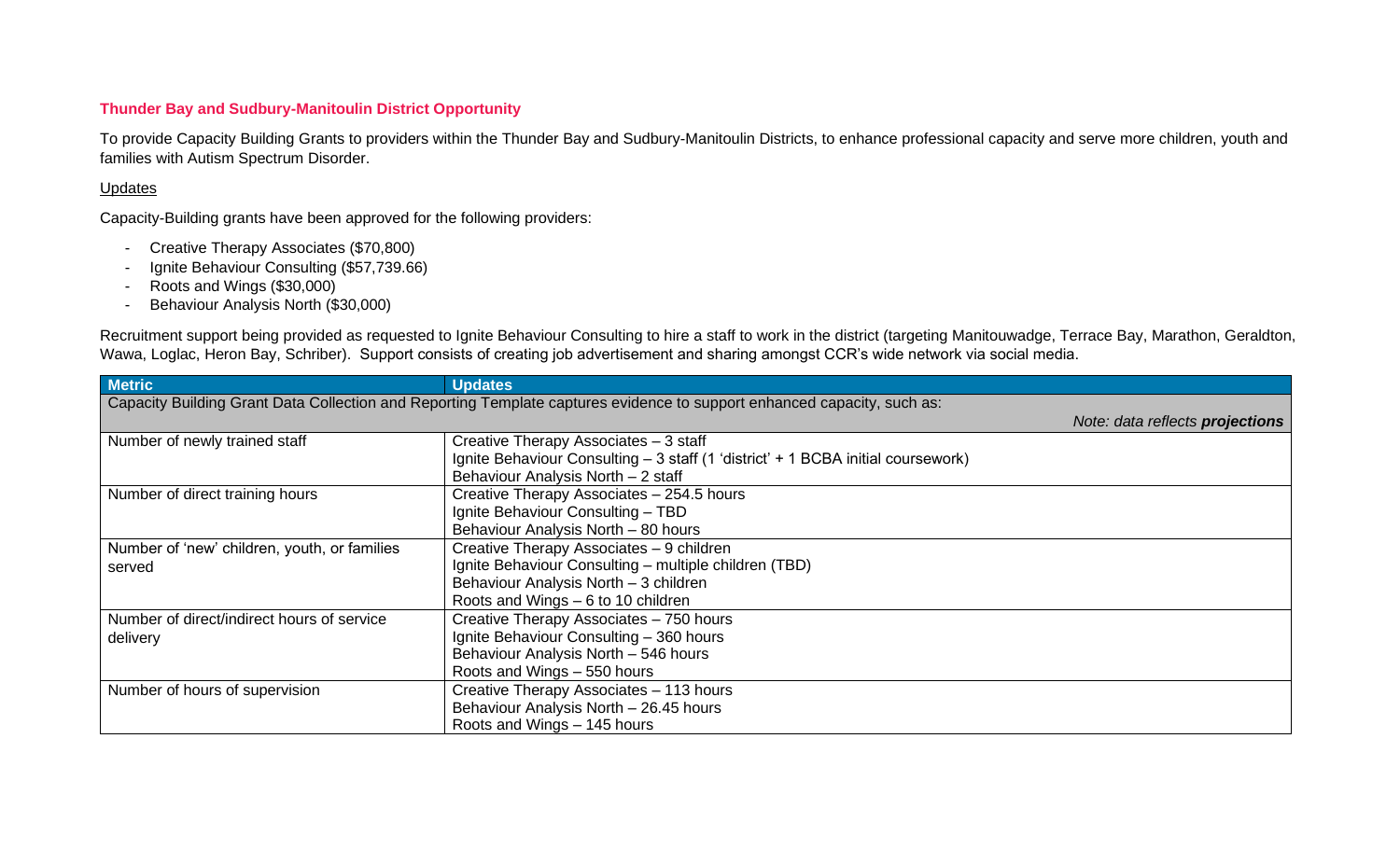# **Kenora-Rainy River District Opportunity**

To establish a formal strategy to enhance the existing respite program at a local service provider and to support the recruitment, training, deployment, and retention of respite workers. Special attention will be dedicated to supporting families in rural and remote areas.

## **Updates**

A purchase of service agreement was formed with FIREFLY, which outlines the responsibilities and data collection requirements associated with this goal and funding (\$130,000).

| <b>Metric</b>                                                                            | <b>Updates</b>                                                                                        |
|------------------------------------------------------------------------------------------|-------------------------------------------------------------------------------------------------------|
| Needs assessment conducted to identify key areas of<br>improvement for Respite Services. | <b>TBD</b>                                                                                            |
|                                                                                          |                                                                                                       |
| Plan of Action to address key areas of improvement.                                      | <b>TBD</b>                                                                                            |
| Evidence to support enhancement of recruitment model (e.g.                               | <b>TBD</b>                                                                                            |
| use of social networks).                                                                 |                                                                                                       |
| Type, description and implementation plan for free, quality                              | TBD - Survey to be developed / distributed based on intended outcomes of training – once identified / |
| training opportunities, and subsequent number of trainings                               | selected.                                                                                             |
| provided, individuals trained, and overall satisfaction of                               |                                                                                                       |
| training.                                                                                |                                                                                                       |
| Strategy implemented to address service gaps in remote or                                | <b>TBD</b>                                                                                            |
| rural communities and subsequent number of additional                                    |                                                                                                       |
| families served due to strategy.                                                         |                                                                                                       |
| Evidence to support enhancement of virtual respite services.                             | <b>TBD</b>                                                                                            |
| Strategy design and implementation plan to support future                                | <b>TBD</b>                                                                                            |
| professional development opportunities.                                                  |                                                                                                       |